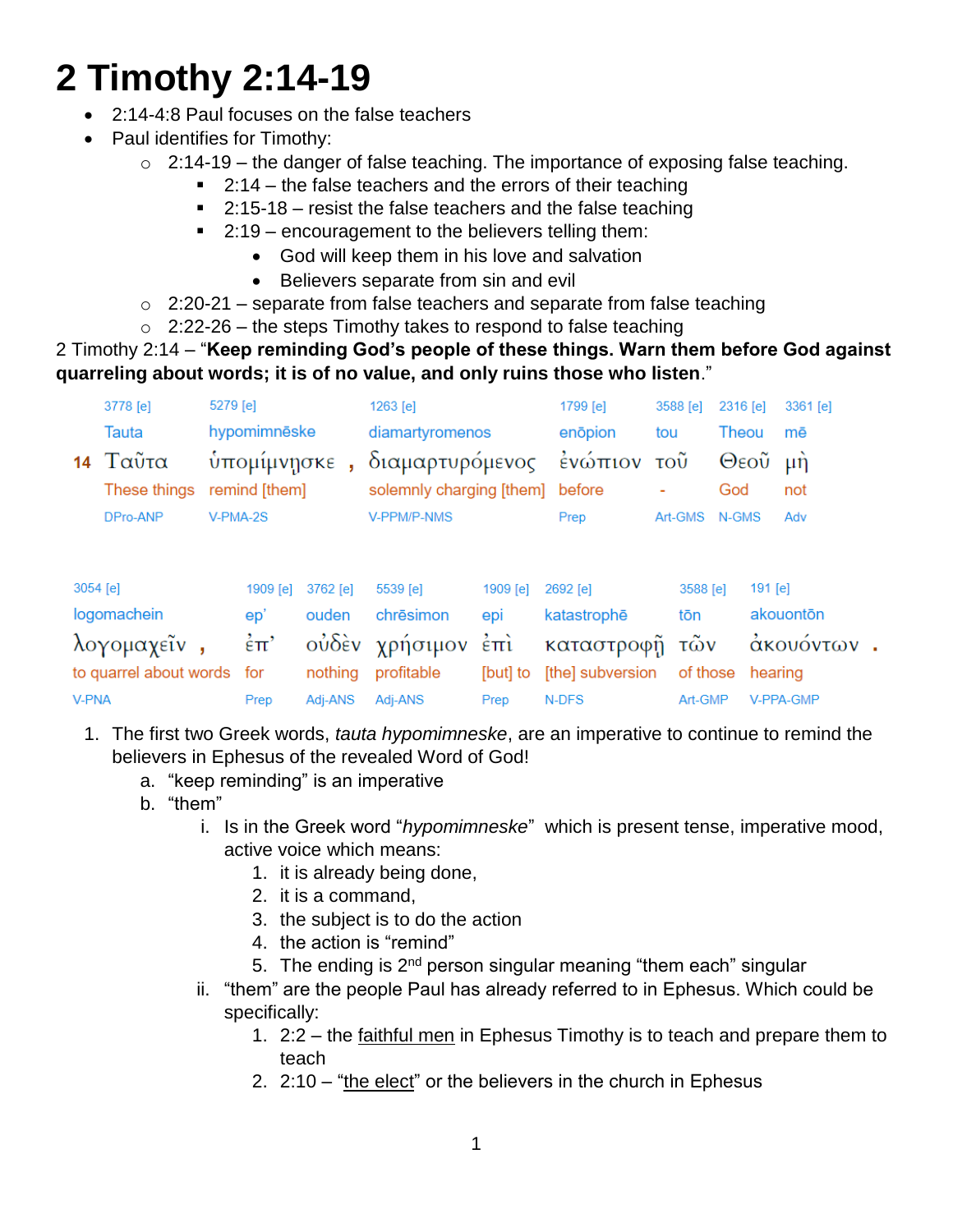- c. "these things" *tauta* refers to the information or truth Paul wants Timothy to "remind them". What is *tauta* or "these things"?
	- i. Immediately in the text it is the "faithful saying" proclaimed in 2:11-13 which proclaims that believers who are born again are living with Jesus and if they endure they will reign with him in his future kingdom. Denying Christ is not a good option, but God will be faithful to his covenant even if they are not.
	- ii. The information referred to in 2:2 as "what you have heard from me" which is the Word of God to be committed to faithful men to teach
	- iii. The best idea is that "these things" refer to the previous "faithful saying" and be aware of the danger of forsaking the Truth or denying Jesus.
- 2. After the first two words Timothy is told what the "faithful men" and the "believers" are NOT to do concerning teaching!
	- a. "Warn them before God against quarreling about words"
		- i. "it is of no value, and"
		- ii. "only ruins those who listen"
	- b. "Warn them"
	- c. "before God"
	- d. "against quarreling about words"
		- i. "to quarrel about words" is from *logomachein*
			- 1. This verb comes from the same family of Greek words as the noun in
				- 1 Timothy 6:4 "quarrels about words", or *logomachies*:
					- a. "If anyone teaches a different doctrine and does not agree with the sound words of our Lord Jesus Christ and the teaching that accords with godliness, he is puffed up with conceit and understands nothing. He has an unhealthy craving for controversy and for **quarrels about words**, which produce envy, dissension, slander, evil suspicions, and constant friction among people who are depraved in mind and deprived of the truth, imagining that godliness is a means of gain." – 1 Timothy 6:3-5
		- ii. The distinction should be made between:
			- 1. Edification which can result from the study, research and discussion concerning the meaning and context of the words used in Scripture.
				- a. Words of Scripture are useful (2 Timothy 3:16-17) for:
					- i. Teaching
					- ii. Rebuking
					- iii. Correcting
					- iv. Training in righteousness
					- v. Equipping
					- vi. Good works
			- 2. Overthrowing (2 Timothy 2:14) from *katastrophe* which means "an overthrowing" and is used to say "overthrow", "destruction" either material or spiritual.
				- a. Words of quarreling:
					- i. 2 Timothy 2:14:
						- 1. Overthrow
						- 2. No value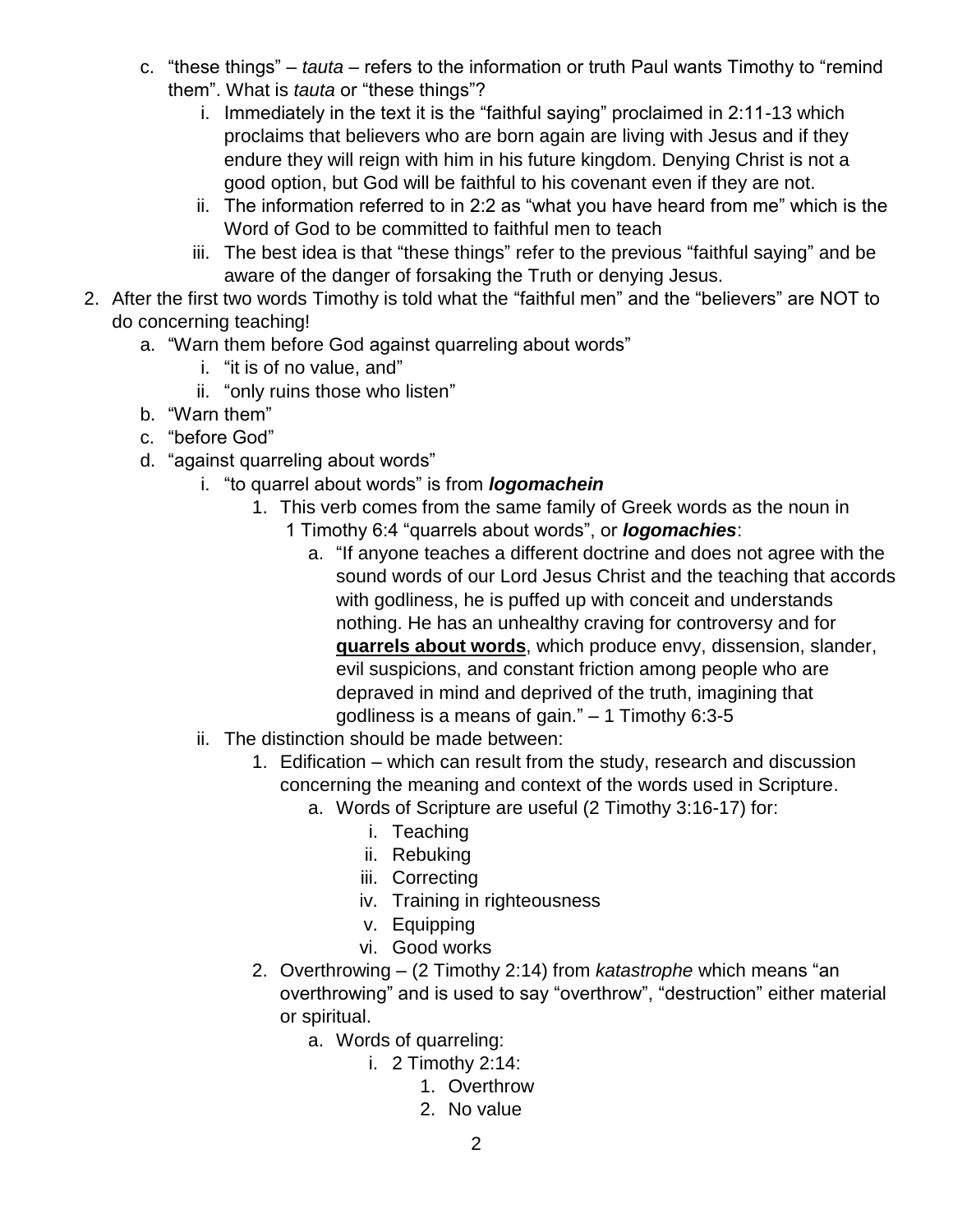- 3. Ruins people
- ii. 1 Timothy 6:3-5 produce:
	- 1. Envy
	- 2. Dissension
	- 3. Slander
	- 4. Evil suspicions
	- 5. Constant friction
	- 6. Bad doctrine (such as "godliness is a means to money and gain"
- 3. In the process of exposing false teachers and their teachings stay focused on the words for edification of the believer
- e. "it is of no value"
	- i. "no value" is from:
		- 1. *Ouden* meaning "no one", "none", "nothing"
		- 2. *Chresimon* meaning "useful", "profitable
	- ii. The words of the false teachers are not going to help. They are useless. Their false teaching is good for nothing. It is unproductive and unprofitable.
- f. "only ruins those who listen"
	- i. "ruins" is katastrophe meaning "an overthrowing" and is used to express "overthrow", "destruction"
		- 1. Paul ministry was one of edification or "building up" as he explains in 2 Corinthians 13:10 – "For this reason I write these things while I am away from you, that when I come I may not have to be severe in my use of the authority that the Lord has given me **for building up and not for tearing down.**"

#### 2:15 – "**Do your best to present yourself to God as one approved, a worker who does not need to be ashamed and who correctly handles the word of truth**."

|           | 4704 [e]                        | 4572 [e]      |           | 1384 [e]            | 3936 [e]                    | 3588 [e] |    | $2316$ [e]    | 2040 [e]  | 422 [e]                                   |  |  |  |
|-----------|---------------------------------|---------------|-----------|---------------------|-----------------------------|----------|----|---------------|-----------|-------------------------------------------|--|--|--|
|           | Spoudason                       | seauton       |           | dokimon             | parastēsai                  |          | tō | Theō          | ergatēn   | anepaischynton                            |  |  |  |
|           | 15 Σπούδασον σεαυτόν,<br>Hasten | vourself      |           | δόκιμον<br>approved | παραστῆσαι τῷ<br>to present |          | ٠  | to God        | a workman | Θεώ έργάτην ανεπαίσχυντον,<br>not ashamed |  |  |  |
|           | $V-AMA-2S$                      | PPro-AM2S     |           | Adj-AMS             | <b>V-ANA</b>                |          |    | Art-DMS N-DMS | N-AMS     | Adj-AMS                                   |  |  |  |
| 3718 [e]  |                                 | 3588 [e]      | 3056 [e]  | 3588 [e]            | 225 [e]                     |          |    |               |           |                                           |  |  |  |
|           | orthotomounta                   | ton           | logon     | tēs                 | alētheias                   |          |    |               |           |                                           |  |  |  |
|           | όρθοτομοῦντα τὸν                |               | λόγον τῆς |                     | άληθείας.                   |          |    |               |           |                                           |  |  |  |
|           | accurately handling             | the           | word      | ٠                   | of truth                    |          |    |               |           |                                           |  |  |  |
| V-PPA-AMS |                                 | Art-AMS N-AMS |           | Art-GES N-GES       |                             |          |    |               |           |                                           |  |  |  |

- 1. This verse sets Timothy as the exact opposite of the false teachers. They are doing that, but Timothy needs to do THIS!
- 2. As a true teacher Timothy needs to focus on these three things instead of "quarreling about words" with the false teachers: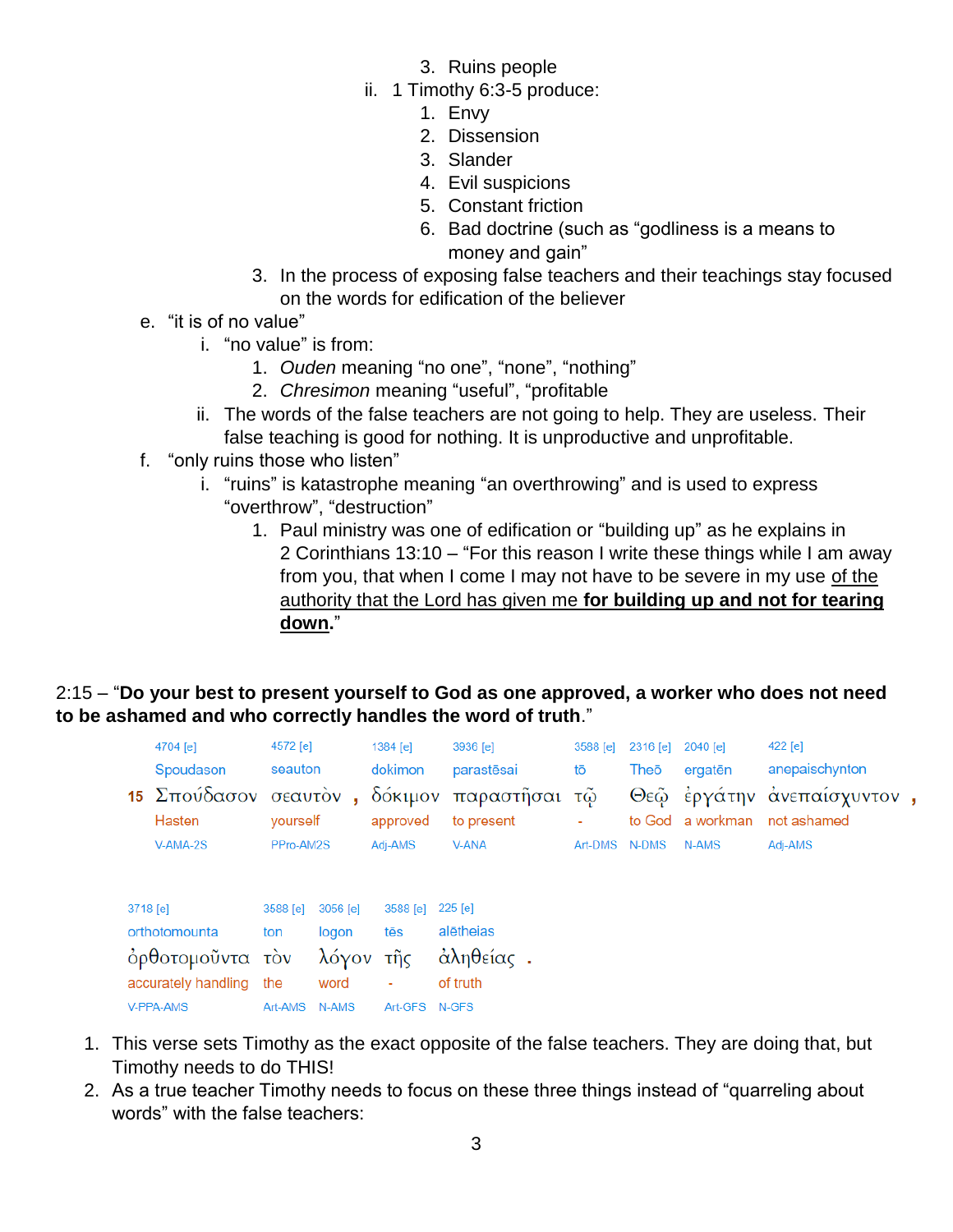- a. Be one approved by God
- b. Working so you need not be ashamed
- c. Correctly handles the word of truth
- d. (from 2:14, avoid unedifying disputes about words)
- 3. "Do your best to"
- 4. "present yourself to God as one approved"
	- a. Be approved by God, not by men
		- i. Galatians 1:10 "For am I now seeking the approval of man, or of God? Or am I trying to please man? If I were still trying to please man, I would not be a servant of Christ."
		- ii. 1 Thessalonians 2:4 "Instead, we speak as those approved by God to be entrusted with the gospel, not in order to please men but God, who examines our hearts."
		- iii. Matthew 6:24 "No one can serve two masters: Either he will hate the one and love the other, or he will be devoted to the one and despise the other. You cannot serve both God and money."
	- b. "present" is *parastesai* meaning "to place beside", "to present", "to stand by", "to appear" which means to say "present" yourself to God or "stand close beside God" as one approved by God.
		- i. *Parastesai* comes from:
			- 1. *para* = "from close-beside"
			- 2. *histemi* = "to stand"
		- ii. The King James translates *parastesai* ("to present", "to stand by", "to appear") as, "*Study to shew* thyself approved unto God. This translation assumes diligent preparation of academic work.
	- c. "approved" is *dokimon* meaning "tested", "approved" which means to say "tested and approved" or "tried and found acceptable". Tested and approved as in:
		- i. 1 Corinthians 11:19 "for there must be factions among you in order that those who are **genuine** (*dokimoi*) among you may be recognized."
		- ii. 2 Corinthians 10:18 "For it is not the one who commends himself who is **approved**, but the one whom the Lord commends."
	- d. Timothy is to be a Bible teacher who is able to stand beside God as a man who has had his teaching tested and approved by God.
	- e. Now, men may also test and reject Timothy's work as is predicted in 2 Timothy 4:3 "For the time is coming when people will not endure sound teaching, but having itching ears they will accumulate for themselves teachers to suit their own passions."
- 5. "a worker who does not need to be ashamed"
	- a. The goal is to not be ashamed of your work when God tests the quality of your work as in 1 Corinthians 3:13 – "each one's work will become manifest, for the Day will disclose it, because it will be revealed by fire, and the fire will test what sort of work each one has done."
	- b. "worker" is *ergaten* meaning "workman" and is used to refer to "a field-laborer" or a workman in general. Timothy is a worker for God communicating the information that has been deposited with him by Paul.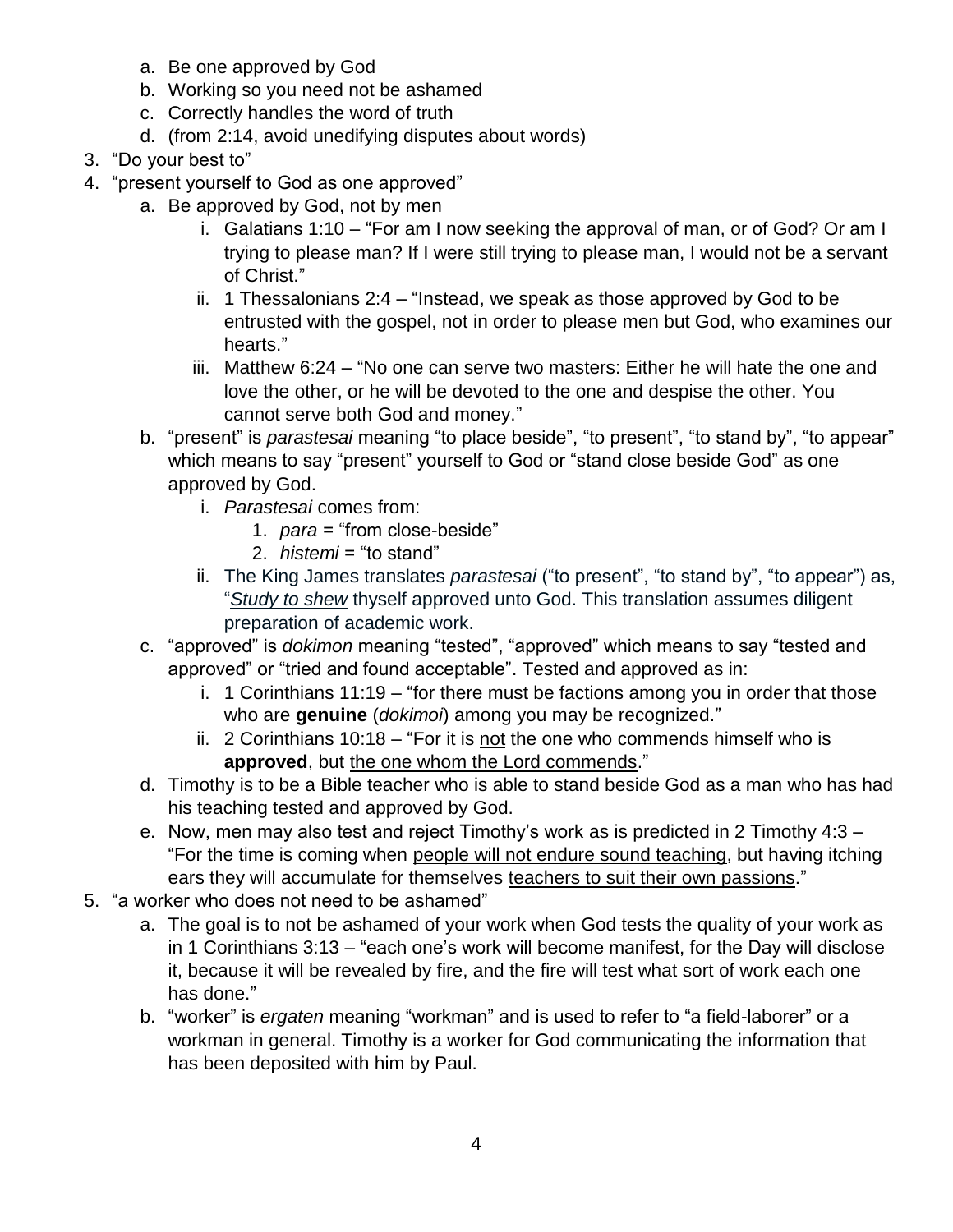- c. "ashamed" is anepaischynton meaning "not to be put to shame". This refers to the workman who is not ashamed of his work once he has finished it and his work has been evaluated by God.
- 6. "correctly handles the word of truth."
	- a. "correctly handles" or "accurately handling" is *orthotomounta* which simply means "to cut straight" and conveys the idea of dealing with a thing correctly and not to falsify it." Various examples are found with this word being used other places:
		- i. Plowing to cut a straight furrow with a plow
		- ii. Road construction the road engineer builds a straight road
		- iii. Stone mason the stone mason squaring and cutting a stone to fit in place
		- iv. Woodworker cutting the board straight
	- b. The metaphor likely emphasized doing a job correctly.
	- c. The idea here is Timothy should correctly handle the Word and correctly teach the Word.
- 7. "Word of Truth" is in contrast to "battleing with words" and "godless chatter

#### 2:16 – "**Avoid godless chatter, because those who indulge in it will become more and more ungodly**."

|              | 3588 [e] 1161 [e] 952 [e] |          | 2757 [e]    | 4026 [e]                                                                        |      | 1909 [e] 4119 [e] |     | 1063 [e] 4298 [e] | 763 [e]     |
|--------------|---------------------------|----------|-------------|---------------------------------------------------------------------------------|------|-------------------|-----|-------------------|-------------|
| Tas          | de de                     | bebēlous | kenophōnias | periistaso                                                                      | epi  | pleion            | dar | prokopsousin      | asebeias    |
|              |                           |          |             | 16 Τὰς δε βεβήλους, κενοφωνίας περιΐστασο, ἐπι πλεῖον γὰρ προκόψουσιν ἀσεβείας, |      |                   |     |                   |             |
| ÷.           | But                       | worldly  |             | empty babblings avoid                                                           | on   | to more           | for | they will lead    | ungodliness |
| Art-AFP Conj |                           | Adj-AFP  | N-AFP       | V-PMM-2S                                                                        | Prep | Adj-ANS-C Conj    |     | V-FIA-3P          | N-GFS       |

- 1. Another imperative to "Avoid godless chatter"
	- a. "Avoid"
		- i. *Periistemi* meaning "to stand around", "turn around" in order to avoid.
		- ii. The meaning in active voicd being "I stand around", but in middle voice "I avoid" or "I shun". Here it is in the middle voice meaning "avoid" or "shun".
		- iii. the present tense of this imperative "avoid" indicates Timothy constantly faced the threat of false teaching.
	- b. "godless chatter"
		- i. "godless" is from *bebelous* meaning "permitted to be trodden" and in context it means "unhallowed", "profane", or here translated as "godless", "worldly"
		- ii. "chatter" is *kenophonias* meaning "empty talk" and conveys the idea of "empty disputing" or "worthless babble". *Kenophonias* comes from:
			- 1. *Kenos* "empty" meaning things like "empty, vain, ineffective, worthless, false, unreal"
			- 2. *Phoneo* "to call out" or "shout"
		- iii. The same two words are used (*bebelous kenophonias*) in

1 Timothy 6:20-21 – "Timothy, guard the deposit entrusted to you. Avoid the **irreverent babble** and contradictions of what is falsely called "knowledge," for by professing it some have swerved from the faith.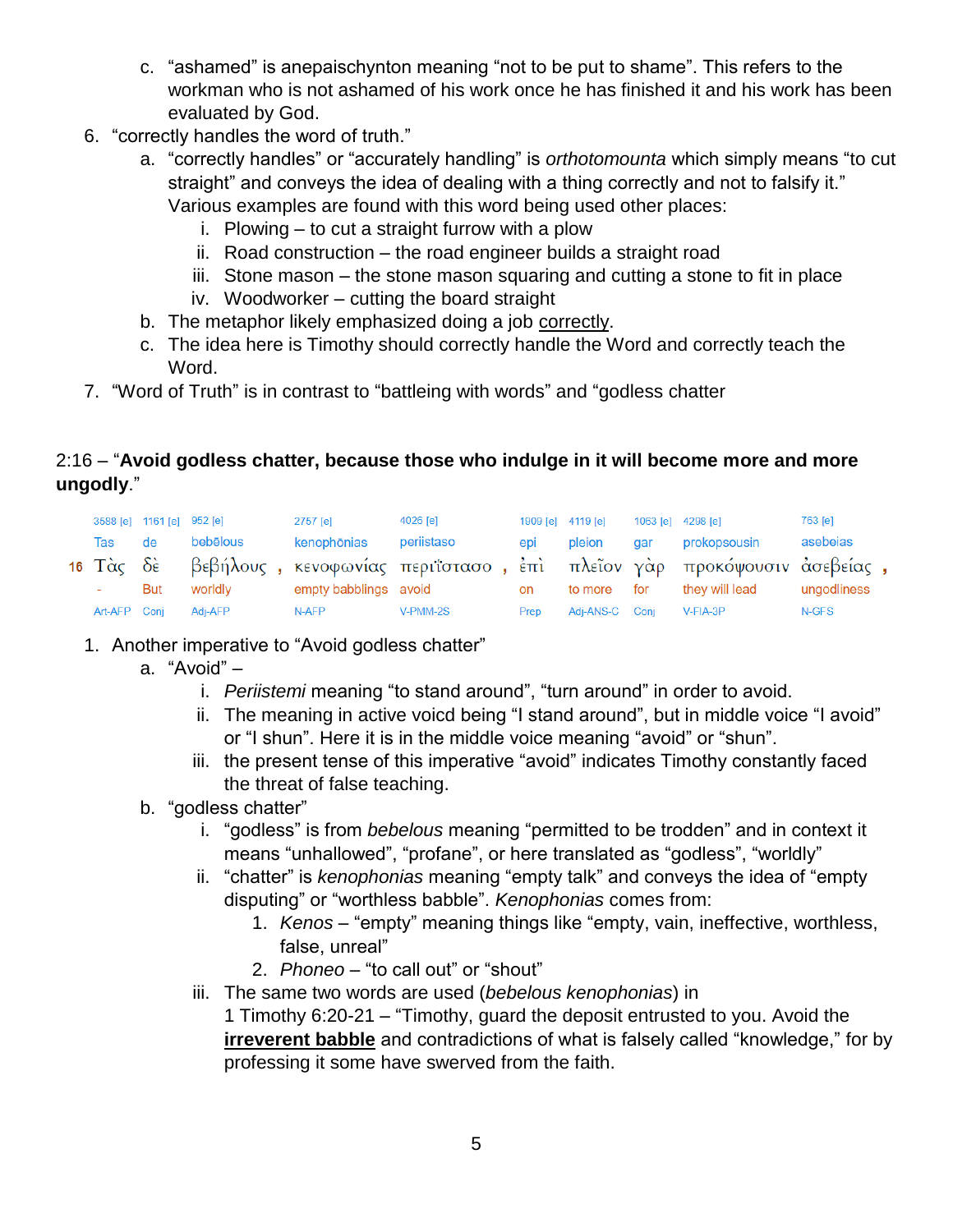- 2. The reason to "avoid godless chatter" is that those who participate in this sort of "false teaching" will become more and more ungodly:
	- "because those who indulge in it will become more and more ungodly."
		- a. This "godless chatter" did not lead to righteousness and the transforming of the soul, but made progress in the other direction. It was powerless for transformation.
		- b. "on to more" is from *epi pleion* meaning:
			- i. *Epi* means "on", "upon" or on the basis of"
			- ii. *Pleion* means "more excellent", "very great", "many". This indicates greater or more, but in this case the progress is downward in greater and more "ungodliness." The false teaching through worthless babbling mistaken as teaching will produce more of what they started with which is ungodliness.
		- c. "will lead"
			- i. From *prokopsousin* which means "to cut forward", "to cut a way", "advance".
			- ii. Originally referred to the pioneer cutting his way through brushwood"
			- iii. Used to indicate "advancement", "progress"
			- iv. This is in the  $3^{rd}$  person meaning "they" which refers to the false teachers. So, the more the false teachers talked their empty words of godless babbling the more they progressed in their own personal ungodliness.
		- d. "ungodliness"

## 2:17 – "**Their teaching will spread like gangrene. Among them are Hymenaeus and Philetus**,"

|      | 2532 [e] 3588 [e] 3056 [e] | 846 [e]           |     | 5613 [e] $1044$ [e]                     | $3542$ [e]                | 2192 [e]    |
|------|----------------------------|-------------------|-----|-----------------------------------------|---------------------------|-------------|
| kai  | ho                         | logos autōn       | hōs | gangraina                               | nomēn                     | hexei       |
|      |                            |                   |     | 17 καὶ ὁ λόγος αὐτῶν ὡς γάγγραινα νομὴν |                           | έξει,       |
| and  | the                        | talk of them like |     | gangrene                                | pasture to grow will have |             |
| Conj | Art-NMS N-NMS              | PPro-GM3P Adv     |     | N-NFS                                   | N-AFS                     | $V$ -FIA-3S |

| 3739 [e]                  | 1510 [e] 5211 [e]                     | 2532 [e] 5372 [e] |       |
|---------------------------|---------------------------------------|-------------------|-------|
| hōn                       | estin Hymenaios kai Philētos          |                   |       |
| $\delta v$                | έστιν Ύμέναιος και Φιλητός,           |                   |       |
|                           | among whom are Hymenaeus and Philetus |                   |       |
| RelPro-GMP V-PIA-3S N-NMS |                                       | Conj              | N-NMS |

- 1. "gangrene" from *gangraina* refers to "an eating sore" or a "cancer".
	- a. "*Ganreme*" describes the death of body tissue due to the supply of blood being stopped. It was the progressive death of tissue, then body parts and eventually the body itself.
	- b. This "gangrene" was caused by the "talk" or "empty words" or false teaching of the false teachers.
- 2. "will spread" (ESV) is literally "pasture to grow" from the Greek *nomen* which means "pasture" or "graze".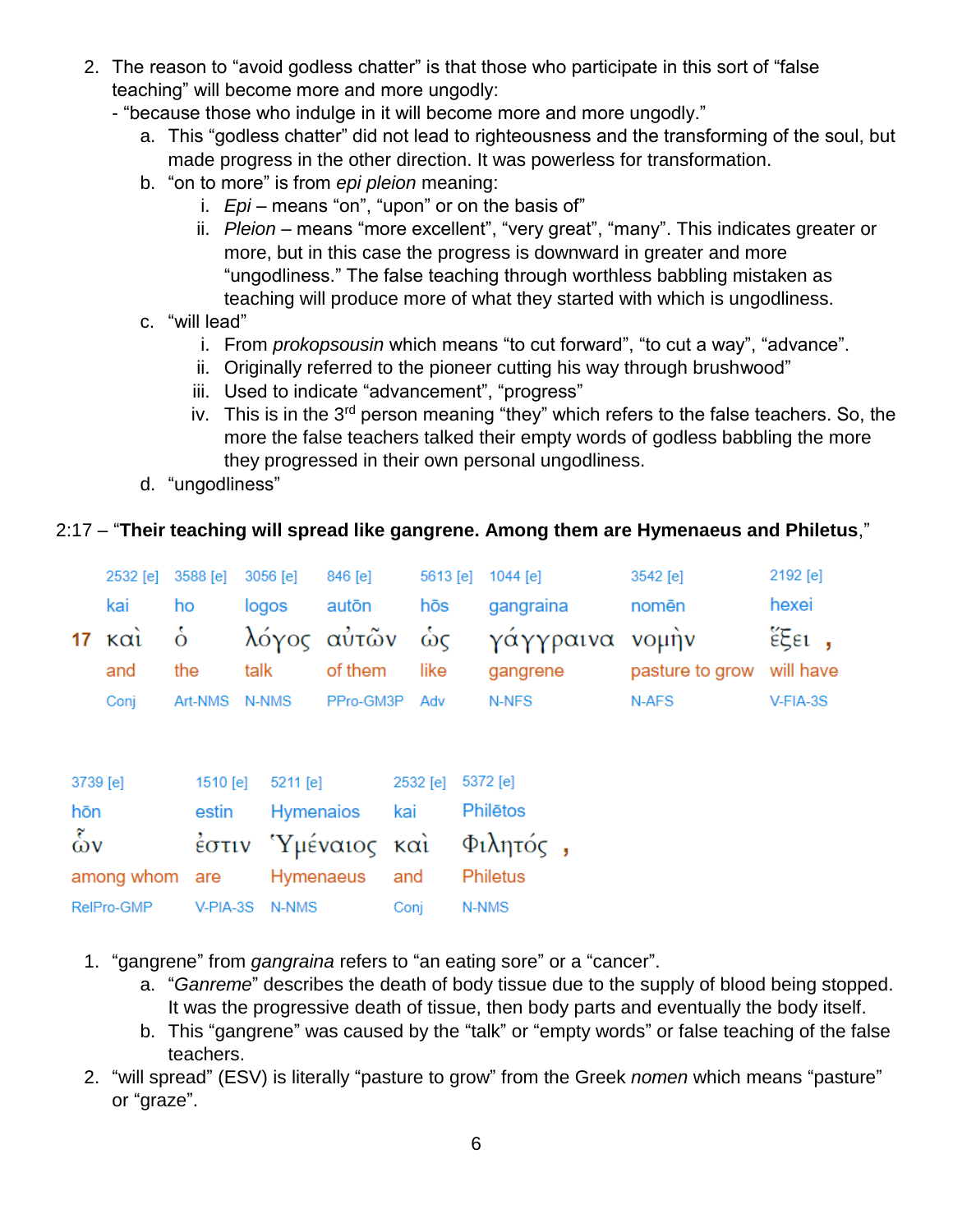- a. The meaning of "pasture" presented the image of being in a "pasture" and "growing" or "increasing" by grazing.
- b. A commentator has suggested *nomen* may have been a medical term used to describe "gangrene" at this time
- 3. Two false teachers who are spreading godless chatter and the empty talk of corrupt philosophy are Hymenaeus and Philetus.
	- a. Hymenaeus was working with Alexander when Paul confronted him in 1 Timothy 1:20: - "faith and a good conscience. By rejecting this, some have made shipwreck of their faith, among whom are **Hymenaeus** and Alexander, whom I have handed over to Satan that they may learn not to blaspheme."
	- b. Hymenaeus is not a common name so it is likely the same person in 2 Timothy who had rejected "faith and a good conscience" 1 Timothy 1 and been handed over to Satan.
	- c. In 1 Timothy Hymenaeus was working alongside Alexander. But, now he is working with Philetus.
	- d. A few things should be noticed concerning the fact Hymenaeus is mentioned again in 2 Timothy:
		- i. Hymenaeus was bold and arrogant enough to stand up against the Apostle Paul's words in 1 Timothy.
		- ii. Hymenaeus was supported and influential enough in the Ephesian church that the Apostle Paul's words in 1 Timothy did not end Hymenaeus's influence, position or credibility
		- iii. Paul had lost enough influence in the Ephesian church that false teachers were free to reject Paul's teaching, letters and desires. This is also seen in Paul's words in 2 Timothy 1:1`5 –"You are aware that all who are in Asia turned away from me, among whom are Phygelus and Hermogenes.
		- iv. Timothy and the "faithful men" were going to have resistance and a hard time holding the church true to the Word of God.
	- e. Philetus nothing more is known about Philetus. He is not mentioned anywhere else. He is now associated with Hymenaeus, but in 1 Timothy Alexander was associated with Hymenaeus.

## 2:18 – "**who have departed from the truth. They say that the resurrection has already taken place, and they destroy the faith of some**."

| 4012 [e]<br>3748 [e]     |                                                |      |                                       | 3588 [e]                            | $225$ [e]                             | 795 [e]                                              |                                                          | 3004 [e]                                        | 3588 [e] | 386 [e]                                                      | 2235 [e]                |
|--------------------------|------------------------------------------------|------|---------------------------------------|-------------------------------------|---------------------------------------|------------------------------------------------------|----------------------------------------------------------|-------------------------------------------------|----------|--------------------------------------------------------------|-------------------------|
|                          | hoitines                                       | peri |                                       | tēn                                 | alētheian                             | ēstochēsan                                           |                                                          | legontes                                        | tēn      | anastasin                                                    | ēdē                     |
| 18                       | οΐτινες<br>who                                 | περί | concerning                            | $\hat{\pi}$ ην<br>the               | truth                                 |                                                      | have gone astray                                         | asserting                                       | the      | άλήθειαν ηστόχησαν, λέγοντες [την] ανάστασιν<br>resurrection | $\delta$ ήδη<br>already |
|                          | RelPro-NMP                                     | Prep |                                       | Art-AFS                             | N-AFS                                 | V-AIA-3P                                             |                                                          | V-PPA-NMP                                       | Art-AFS  | N-AFS                                                        | Adv                     |
| 1096 [e]<br><b>V-RNA</b> | gegonenai<br>γεγονέναι;<br>to have taken place |      | 2532 [e]<br>kai<br>καὶ<br>and<br>Conj | 396 [e]<br>anatrepousin<br>V-PIA-3P | ανατρέπουσιν<br>they are overthrowing | 3588 [e]<br>tēn<br>$\tau \nvert v$<br>the<br>Art-AFS | 5100 [e]<br>tinōn<br><b>TIVOV</b><br>of some<br>IPro-GMP | 4102 [e]<br>pistin<br>πίστιν.<br>faith<br>N-AFS |          |                                                              |                         |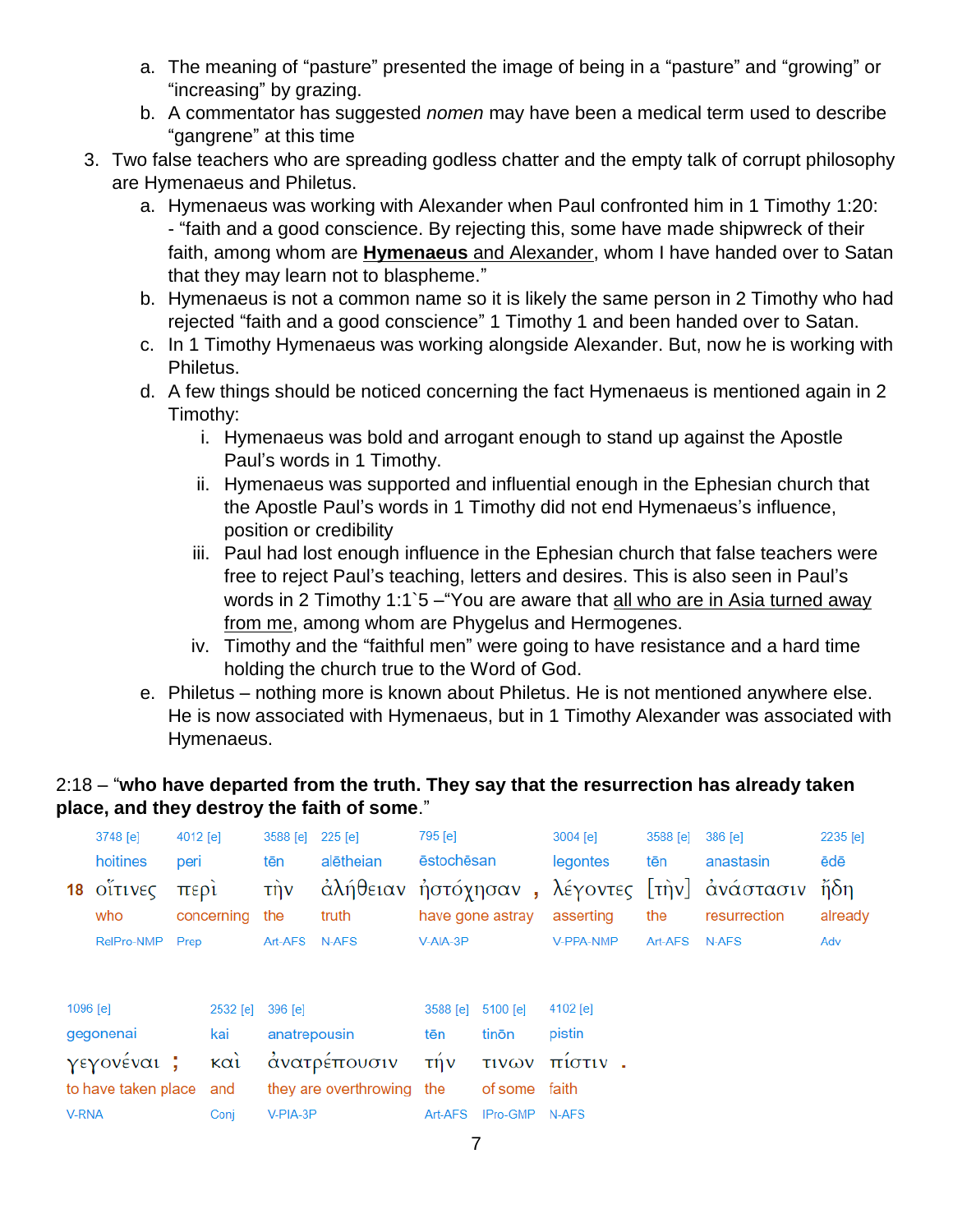- 1. "have gone astray" or "have departed" is from *estochesan* (form of *astocheo*)
	- a. It means "to miss the mark" and is used to say "miss the mark", "miss my aim", "fail", "make a false aim".
	- b. The same word was used by Paul in:
		- i. 1 Timothy 1:6-7 "Certain persons, by swerving from these, have **wandered away** (*estochesan*) into vain discussion, desiring to be teachers of the law, without understanding either what they are saying or the things about which they make confident assertions."
		- ii. 1 Timothy 6:20-21 "Timothy, guard the deposit entrusted to you. Avoid the irreverent babble and contradictions of what is falsely called "knowledge," for by professing it some **have swerved** (*estochesan*) from the faith."
	- c. This means by teaching false doctrines instead of the truth the false teachers have missed the mark of building faith.
- 2. One of the points of false doctrine is identified here. This may have been one of the foundational "false truths" that led to other false teaching and, ultimately, to false life styles:
	- $\rightarrow$  "They say that the resurrection has already taken place."
		- a. "the resurrection" must refer to the resurrection of believers in the last day:
			- i. The physical resurrection of the body
			- ii. The resurrection into glorification
			- iii. The resurrection into the kingdom of God
			- iv. The resurrection which completes salvation, and thus, removes the sin nature
		- b. They were NOT denying the historical life of Jesus, but may have been dismissing his physical resurrection.
		- c. They were altering or denying the teaching of the disciples of Jesus.
		- d. Their claim that "the resurrection has already taken place likely included the false teacher's spiritualizing many things and separating truth from actual time and place. Some doctrines would be spiritualized and claimed to already be in their possession:
			- i. Perfection or the ability to remove the sin nature. This would lead to extremes in two different moral directions:
				- 1. Asceticism abstaining from food, comfort, sleep, sex, etc. in an attempt to punish the physical body and manifest the spiritual. In this case sin would be eliminated by punishing the body with no good things.
				- 2. Antinomianism indulgence in sin and immorality with the physical because the body was corrupt and separated from the pure, perfect soul/spirit. In this case sin would have no influence on their salvation or standing with God.
			- ii. Physical resurrection
			- iii. Kingdom of God
		- e. Paul addressed the Greek philosophers' tendency to overlay Christian truth with Greek philosophical ideologies in 1 Corinthians 15. The Greeks considered the body to be corrupt and the soul pure. At death the Greeks believed the soul was set free from the body. They did not consider the physical resurrection to be necessary or even a good thing.
		- f. Tertulliann says that these two did this by spiritualizing both death and the resurrection which made the first refer to the sin nature and the other to the grace of salvation:
			- i. False one: "death" did not mean dying, but meant there was a sin nature in man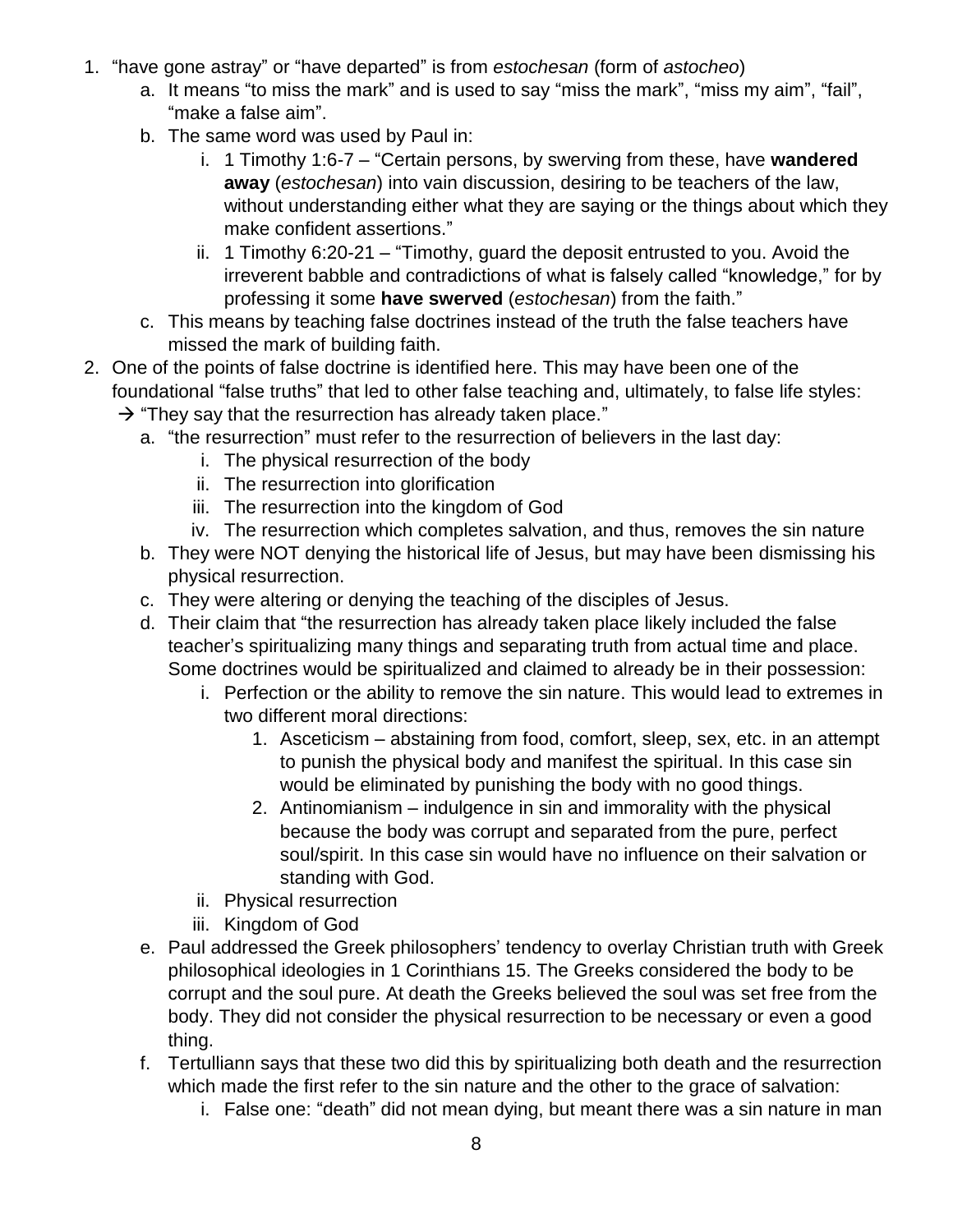- ii. False two: "resurrection" did not mean to be physically resurrected in glory, but it meant receiving grace for salvation.
- iii. False conclusion: There was no physical death and there was no physical resurrection. Instead, now in the world you could not sin (nothing was sinful) because you had grace (salvation effected everything, even immorality was now moral)
- 3. "overthrowing" is *anatrepousin* ("they are overthrowing") means "to overturn", "to destroy" indicating overturn, subvert, overthrow, corrupt
	- a. Here the meaning is the faith of some is being "overturned" with these false teachings based on word battles and empty chatter

### 2:19 – "**Nevertheless, God's solid foundation stands firm, sealed with this inscription: 'The Lord knows those who are his,' and, 'Everyone who confesses the name of the Lord must turn away from wickedness**.' "

| Ho<br>19 $^{\circ}$ O                        | 3588 [e]<br>Art-NMS Conj            | 3305 [e]<br>mentoi<br>$\mu$ <sup><math>\epsilon</math></sup> $\nu$ <sup><math>\tau</math></sup> $\Omega$ <sub><math>\mu</math></sub> <sup><math>\sigma</math></sup><br><b>Nevertheless</b> |                                      | 4731 [e]<br>stereos<br>the firm<br>Adj-NMS |                                | 2310 [e]<br>themelios<br>στερεὸς θεμέλιος τοῦ<br>foundation<br>N-NMS                  | 3588 [e]<br>tou<br><b>of</b><br>Art-GMS N-GMS | God                                   | 2316 [e]<br>Theou            | 2476 [e]<br>hestēken<br>stands<br>V-RIA-3S | Θεοὖ ἕστηκεν,                          | 2192 [e]<br>echōn<br>έχων<br>having<br>V-PPA-NMS | 3588 [e]<br>tēn<br>$\tau$ ijv<br>the<br>Art-AFS N-AFS      | 4973 [e]<br>sphragida<br>seal |                                        | 3778 [e]<br>tautēn<br>this<br>DPro-AFS | 1097 [e]<br>Egnō<br>Knows<br>$V-AIA-3S$                     | 2962 [e]<br><b>Kyrios</b><br>σφραγίδα ταύτην: "Έγνω Κύριος<br>[the] Lord<br>N-NMS |
|----------------------------------------------|-------------------------------------|--------------------------------------------------------------------------------------------------------------------------------------------------------------------------------------------|--------------------------------------|--------------------------------------------|--------------------------------|---------------------------------------------------------------------------------------|-----------------------------------------------|---------------------------------------|------------------------------|--------------------------------------------|----------------------------------------|--------------------------------------------------|------------------------------------------------------------|-------------------------------|----------------------------------------|----------------------------------------|-------------------------------------------------------------|-----------------------------------------------------------------------------------|
| 3588 [e]<br>tous<br>τούς<br>those<br>Art-AMP | 1510 [e]<br>ontas<br>οντας<br>being | V-PPA-AMP                                                                                                                                                                                  | 846 [e]<br>autou<br>His<br>PPro-GM3S |                                            | 2532 [e]<br>kai<br>and<br>Coni | 868 [e]<br>Apostētō<br>αύτοῦ, καί, Ἀποστήτω ἀπὸ ἀδικίας πᾶς<br>Let depart<br>V-AMA-3S |                                               | 575 [e] 93 [e]<br>apo<br>from<br>Prep | adikias<br>iniquity<br>N-GFS |                                            | 3956 [e]<br>pas<br>everyone<br>Adj-NMS | 3588 [e]<br>ho<br>$\dot{\delta}$<br>٠<br>Art-NMS | 3687 [e]<br>onomazon<br>ονομάζων το<br>naming<br>V-PPA-NMS |                               | 3588 [e]<br>to<br>the<br>Art-ANS N-ANS | 3686 [e]<br>onoma<br>name              | 2962 [e]<br>Kyriou<br>όνομα Κυρίου.<br>of the Lord<br>N-GMS |                                                                                   |

- 1. Even in the midst of false teaching God is greater and two basic trues remain intact for the believer.
- 2. "God's solid foundation stands firm" This foundation is generally God's Word or salvation, but has been specifically identified by different commentators as:
	- a. Universal church
	- b. God's work in Ephesus
	- c. The church in Ephesus
	- d. The deposit of Truth given to Paul to Timothy to the "faithful men" to etc.
	- e. The Truth
	- f. Christ
	- g. 1 Timothy 3:15 says, "the household of God, which is the church of the living God, a pillar and buttress of the truth."
- 3. "is sealed with this inscription"
	- a. "seal" is from *sphragis* meaning "a seal", "a signet"
		- i. It refers to a stamp of approval that guarantees the genuineness of a document or the legal ownership of an object.
		- ii. It is the impression of a seal or of a signet ring that provides the proof.
		- iii. The "seal" can be found on the foundation stone of a royal building or a temple. It could also be found on the cornerstone or capstone of a building. If the seal was